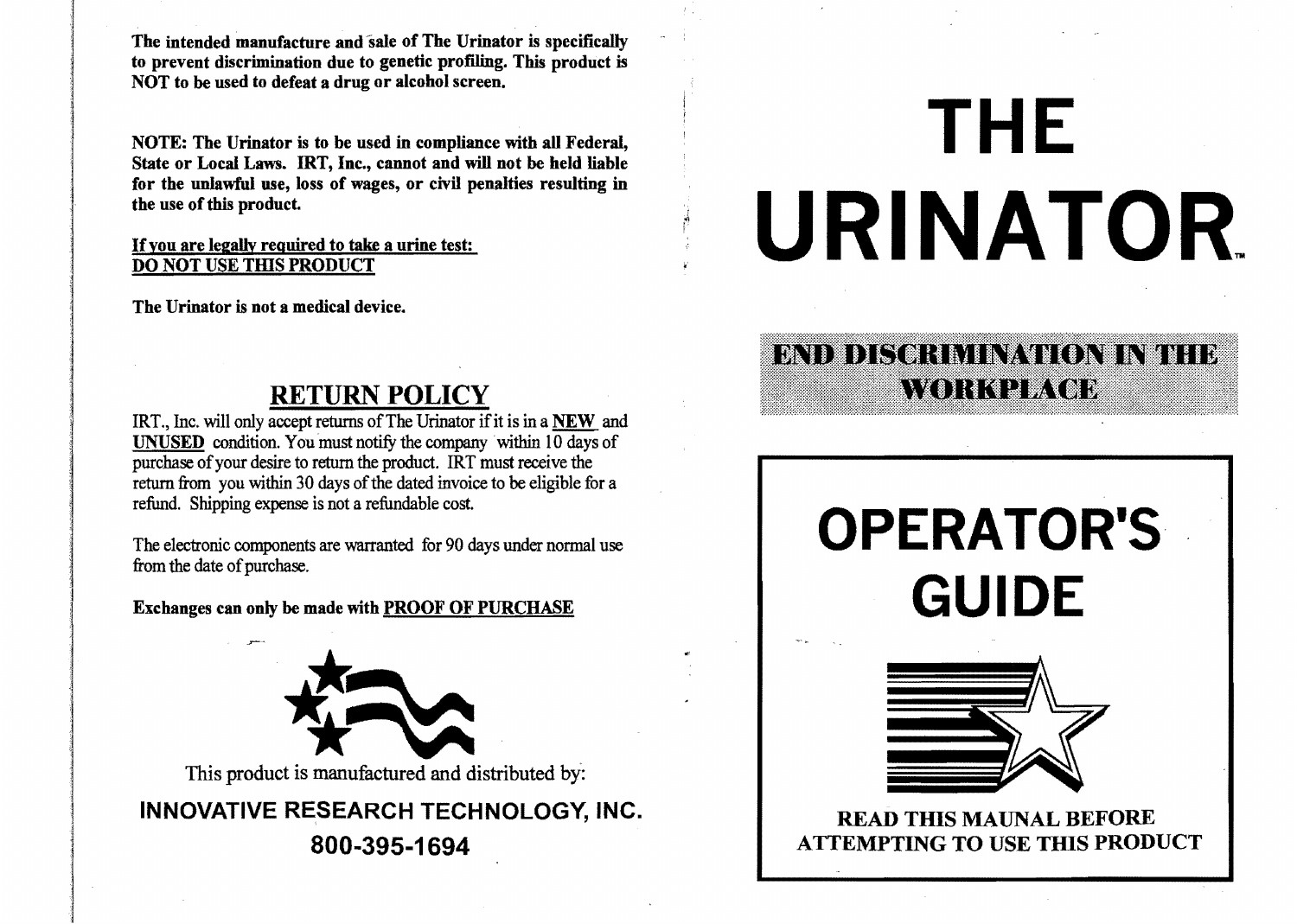## NOTICE:

#### YOU MUST PRACTICE WITH THIS PRODUCT BEFORE YOUR TEST. YOUR KNOWLEDGE OF HOW THIS PRODUCT WORKS DIRECTLY RELATES TO YOUR SUCCESS IN ANY TESTING SITUATION!!!

The Urinator will maintain proper testing temperature for approximately 4 hours with a NEW SET of DURACELL<sup>TM</sup> batteries if you start with liquid between 95 to 100 degrees.

If the starting temperature of the liquid is room temperature (70 degrees), it will take approximately 45 minutes to reach correct testing temperature and then will only maintain this temperature for 30 minutes.

It is **ALWAYS** best to start The Urinator with warm liquid if at all possible, (warm enough to take a bath in).

#### ONLY USE NEW DURACELLTM BATTERIES WITH THE URINATOR. OTHER BRANDS OF BATTERIES MAY NOT WORK!

#### USE A NEW SET OF BATTERIES EACH TIME YOU TAKE A TEST!!!!!

Duracell is a registered trademark of Duracell, U.S.A. Velcro is a registered trademark of Velcro Industries B.V.



#### IMPORTANT SAFETY INFORMATION

DANGER: NEVER OPERATE UNIT WITH ONLY ONE BATTERY.

ALWAYS REPLACE BOTH BATTERIES AT SAME TIME.

DO NOT MICROWAVE.

NEVER OPERATE UNIT WHEN TEMPERATURE OF FLUID IN BAG IS BELOW 70 DEGREES FAHRENHEIT.

# WARNING:

KEEP AWAY FROM CHILDREN AND PETS.

DO NOT ALLOW TO BE USED AS A TOY.

DO NOT USE WHERE AEROSOL SPRAY OR OXYGEN IS BEING ADMINISTERED.

DO NOT PLACE UNIT OUTDOORS.

#### DO NOT MODIFY UNIT IN ANY WAY.

DO NOT'NOT ALLOW ANY METAL OBJECTS TO COME IN CONTACT WITH THE COMPONENTS.

NEVER OPERATE UNIT IF COMPONENTS SHOW ANY SIGN OF DAMAGE.

NEVER ALLOW ELECTRONICS TO BE SUBMERGED IN ANY LIQUID.

CARE INSTRUCTIONS WASH FABRIC IN COLD WATER AND HANG DRY. DO NOT DRY CLEAN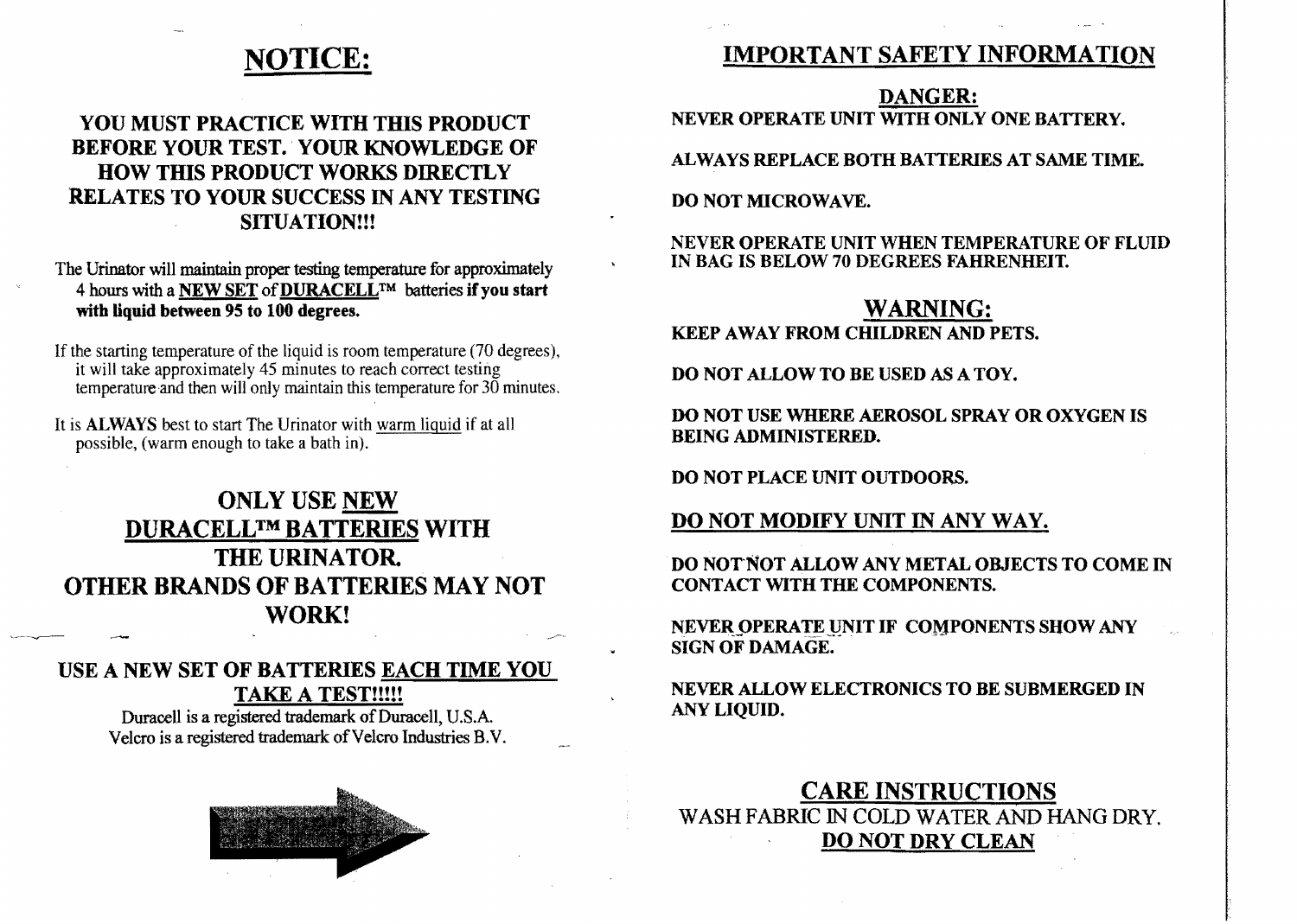#### OPERATING INSTRUCTIONS

#### \*\*\* READ THIS SECTION CAREFULLY \*\*\*

#### ALWAYS DO A TEST RUN FIRST (USING ONLY WATERl

1. Put at least 75 to 85 cc.(cc = ml) of warm water or a warm urine sample in the plastic bag. Remove as much air from the bag as possible.

2. With the fluid bag filled, fold the bag as shown previously.

3. When the batteries are connected, the unit is now operating. The LCD temperature strip on the fluid bag should read approximately 98 degrees. This will provide a testing temperature of approximately 96 to 98 degrees when poured into the testing cup.

4. When in the bathroom pull out the tube, unscrew the end cap and allow the liquid to flow into the testing cup. Ifyou are using concentrated synthetic urine and have not already pre-mixed it, you can pour it in now.

\*\* Substituting someone else's urine can also be accomplished and should be used within 24 hours.

- 5. Give the sample to the person testing you.
- 6. The best place to put the unit is between your legs.

7. Always use a brand new set of Duracell batteries each time you use this product. Never use the same set of batteries twice.

#### CONCENTRATED SYNTHETIC URINE SUBSTITUTE

The liquid concentrated synthetic urine has been specifically designed to be used with The Urinator. (KEEP OUT OF DIRECT SONLIGHT) It has a shelf life of approximately 1 year.

Mix each vial with 75-85 cc/ml of warm water.

#### URINATOR INSTRUCTIONS AND CONTENTS

Please read these instructions carefully. Success can only be accomplished with a full understanding of the usage and assembly of this'product.

A. Unfold the bag carefully observing the location of its contents until the material is completely open. (See figure 1)

#### *B.* On the electronic board:

1. The wires exiting to the right are for the heater pad and the temperature sensor tube.

2. The wires to the left are for the battery jacks.

C. The heater pad is placed under the bag in the position indicated in Figure 1.

D. Fluid bag and temperature sensor (metal tube).

E. Also included:

2 small LCD strips. These strips were specifically designed for urine testing facilities. A color response on this strip assures your sample is within the acceptable temperature range. Apply one small LCD strip to a thin paper or plastic cup for practice at borne.

Note: the Urinator requires two 9-Volt \*Duracell batteries (not included)



Figure 1